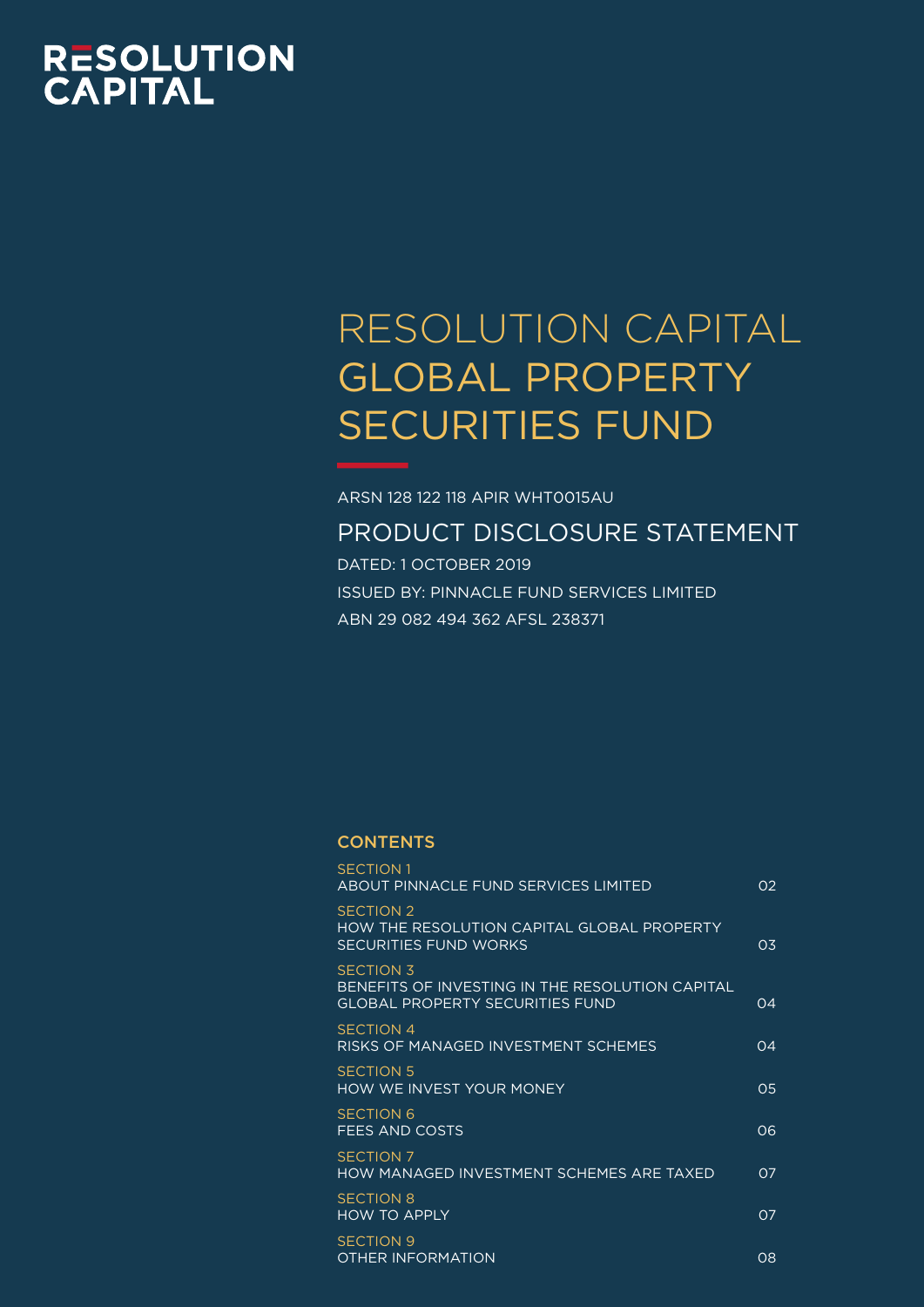#### **Contact Details** Responsible Entity

Pinnacle Fund Services Limited Level 19, 307 Queen Street Brisbane QLD 4000 Phone: 1300 010 311 Email: distribution@pinnacleinvestment.com.au

#### Investment Manager

Resolution Capital Limited Level 38, Australia Square Tower 264 George Street Sydney NSW 2000 Phone: 1300 737 240 (+612 8258 9188, if calling from New Zealand) Email: contact@rescap.com Website: www.rescap.com

#### **Important information**

This Product Disclosure Statement ('PDS') provides a summary of significant information you need to make a decision about the Resolution Capital Global Property Securities Fund ARSN 128 122 118 (the 'Fund'). The PDS should be considered before making a decision to invest in the Fund. It includes references to other important information which is in the Additional Information to the PDS and forms part of this PDS. You can access these documents at www.rescap.com/globalfund or call 1300 737 240 for a copy.

The information in the PDS is general information only. To the extent the information in the PDS constitutes financial product advice, such advice is general advice only and has been prepared without taking into account your objectives, personal financial situation or needs. Before investing, you should consider the appropriateness of the advice in light of your own objectives, financial situation and needs, and consider obtaining financial advice tailored to your personal circumstances. You should also read the PDS before making any decision about whether to acquire units. The investment offered in the PDS is available only to persons receiving the PDS (electronically or in hard copy) within Australia and New Zealand. Units in the Fund may not be offered or sold within the US, or sold to, or for the account or benefit of, any 'US Persons' (as defined in Regulation S of the US Securities Act 1933, as amended).

All monetary amounts referred to in the PDS and in the Additional Information to the PDS are given in Australian dollars and all phone/fax numbers are to phone/fax numbers in Australia (unless otherwise stated). All calculation examples shown are rounded to the nearest whole dollar.

A reference to a 'Business Day' is a reference to a day which is not a Saturday, Sunday or public holiday in New South Wales, Australia.

#### **Updated information**

The information in the PDS may change over time. The Responsible Entity may update this information where this does not involve a material adverse change and make it available to you, where permitted by law, via www.rescap.com/ globalfund. You can also obtain updated information by contacting Resolution Capital on 1300 737 240. A paper copy of any updated information is available free on request. By making an application to acquire a unit, you agree to receive certain communications and disclosures in relation to the Fund and units in digital form.

You should read the important information set out in the 'Additional Information to the PDS' located at www.rescap. com/globalfund. The material in the Additional Information to the PDS may change between the time when you read the PDS and the day when you sign the Application Form.

# **1 ABOUT PINNACLE FUND SERVICES LIMITED**

#### **Pinnacle Fund Services Limited**

Pinnacle Fund Services Limited ABN 29 082 494 362 AFSL 238371 is the responsible entity ('Responsible Entity', 'RE', 'we', 'our', 'us') of the Fund. Pinnacle Fund Services Limited is wholly owned by Pinnacle Investment Management Limited ABN 66 109 659 109 ('Pinnacle'). Pinnacle supports the development of high-quality investment management businesses and is the distributor of the Fund.

#### **Resolution Capital Limited**

Resolution Capital Limited ABN 50 108 584 167 AFSL 274491 ('Resolution Capital', 'the Investment Manager') has been appointed by the RE as the Fund's investment manager, pursuant to the terms of an Investment Management Agreement. Resolution Capital is a specialist investment manager that is focused on investing in the listed real estate and listed infrastructure sectors of the stock market.

Established in 2004 and based in Sydney, Australia, the company is an independent organisation, majority owned by employees including its investment team.

Resolution Capital is an active manager and believes that the ultimate driver of returns from REITs and real estate securities is the quality and level of sustainable cash earnings generated by the underlying real estate. As a result, Resolution Capital's investment process is focused on evaluating these cash-flows consistently across real estate sectors and regions. Resolution Capital believes that listed real estate provides an excellent means of gaining exposure to the returns of some of the world's highest quality real estate assets.

The team has a strong track record of performance in listed real estate investment, with one of the longest track records in both the Global and Australian REIT arenas. The team has considerable experience in real estate, with diverse backgrounds including real estate valuation, development, funds management, capital transactions, investment banking, stock broking and economic research.

There are three key factors which differentiate Resolution Capital:

Aligned – Resolution Capital is majority employee owned, which includes its investment team, and is focused on investment portfolio management. This enables the organisation to create a clear link between client outcomes and team rewards. Resolution Capital and staff also invest in the Funds that it manages.

Specialist – Resolution Capital has an experienced dedicated team of professionals, who focus solely on investing in real estate and infrastructure securities, and devotes substantial resources researching these markets. This reduces distractions and allows the organisation to focus on making sound investment decisions for its clients.

Proprietary research - Resolution Capital invests substantially in proprietary research and conducts primary research on a real estate sector basis (such as office, retail, industrial, residential, health care, self storage, infrastructure) rather than on a regional basis. This enables comparison and identification of industry trends on a global basis.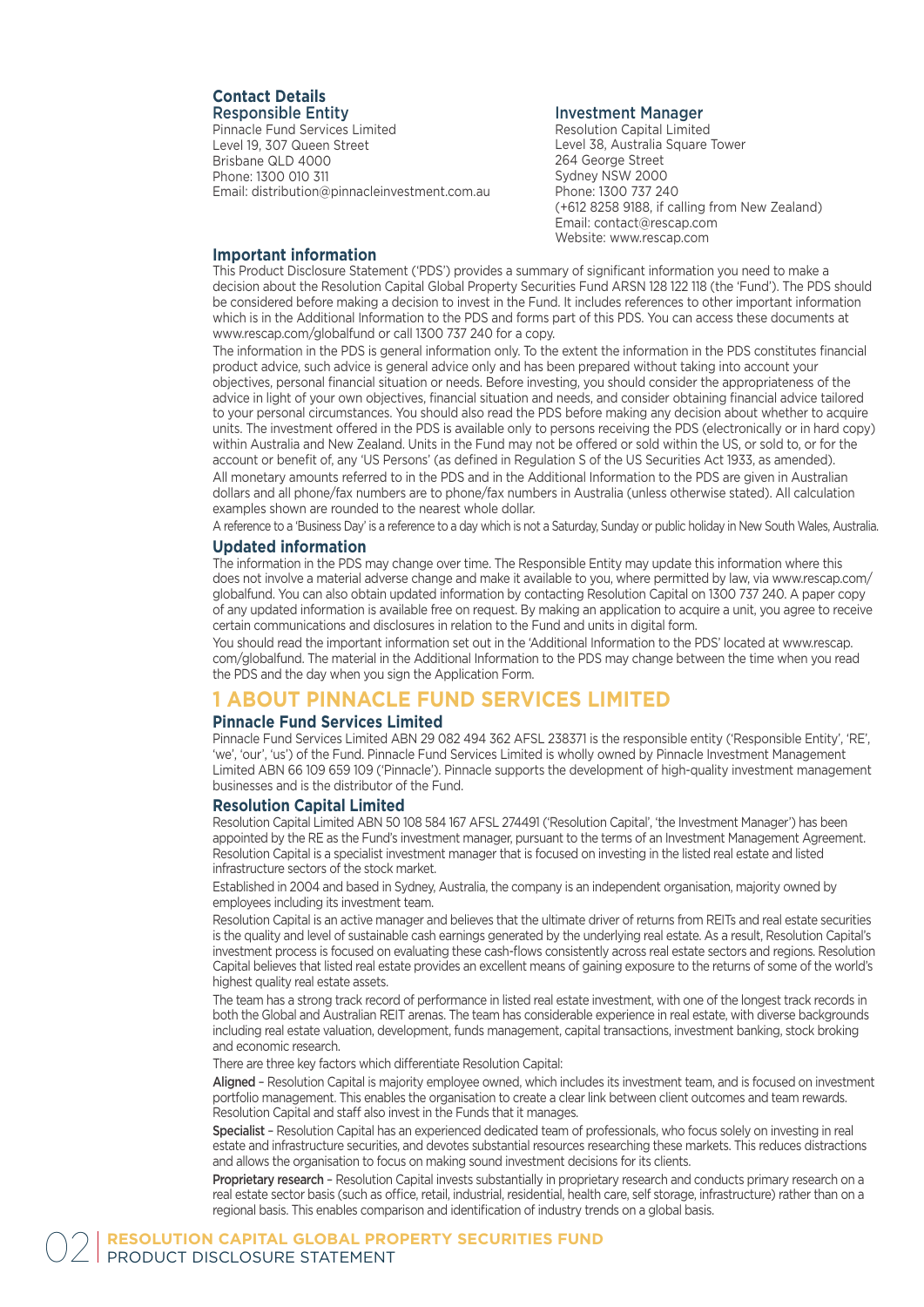Neither the Responsible Entity nor the Investment Manager guarantees the performance of the Fund or the return of capital or income. Your investment in the Fund is subject to investment risk. This could involve delays in repayment and loss of income or the principal invested.

# **2 HOW THE RESOLUTION CAPITAL GLOBAL PROPERTY SECURITIES FUND WORKS**

| WHAT DO YOU<br><b>INVEST IN?</b>               | The Fund is a registered managed investment scheme. When you invest in the Fund, your money<br>will be pooled with that of other investors and you will be issued 'units'. Each unit held in the Fund<br>gives the unitholder a beneficial interest in the Fund as a whole, but not in any particular asset<br>of the Fund. Holding units in the Fund does not give a unitholder the right to participate in the<br>management or operation of the Fund. Each unit in the Fund offered or issued under this PDS is of<br>equal value and identical rights (as between units of the same class) are attached to all such units.<br>We are required by the Corporations Act to treat all unitholders within a class of units equally and<br>unitholders in different classes fairly. We will keep a record of the number of units you<br>have bought.       |
|------------------------------------------------|-----------------------------------------------------------------------------------------------------------------------------------------------------------------------------------------------------------------------------------------------------------------------------------------------------------------------------------------------------------------------------------------------------------------------------------------------------------------------------------------------------------------------------------------------------------------------------------------------------------------------------------------------------------------------------------------------------------------------------------------------------------------------------------------------------------------------------------------------------------|
| MINIMUM<br><b>INITIAL</b><br><b>INVESTMENT</b> | You can make an investment in the Fund with a minimum initial investment amount of \$25,000 or<br>as agreed with the Responsible Entity. When you make an investment in the Fund, your units will<br>be allocated to you based on the entry price for the Business Day your application is processed.                                                                                                                                                                                                                                                                                                                                                                                                                                                                                                                                                     |
| <b>ADDITIONAL</b><br><b>INVESTMENTS</b>        | You are able to increase your investment at any time by buying additional units, subject to the<br>minimum additional investment amount of \$5,000, or as agreed with the Responsible Entity.                                                                                                                                                                                                                                                                                                                                                                                                                                                                                                                                                                                                                                                             |
| <b>WITHDRAWALS</b>                             | You can decrease your investment at any time by withdrawing your units in the Fund. When you<br>withdraw, your units will be redeemed based on the exit price for the Business Day on which your<br>withdrawal request is processed. Direct withdrawal requests can be made daily, and must be<br>received by the Fund Administrator, RBC Investor Services Trust ('RBC'), prior to 12:00pm (Sydney<br>time) on a Business Day. Withdrawal requests received after that time, or on a non-Business Day,<br>will be treated as being received on the next Business Day. Electronic transfer of the redemption<br>proceeds can take up to 7 Business Days, however it will often be completed in a shorter period<br>of time.                                                                                                                               |
|                                                | There is a minimum withdrawal amount of \$5,000. If your withdrawal request would result in<br>your investment balance being less than \$25,000, we may treat your withdrawal request as being<br>for your entire investment. We will provide investors with advance notice of any compulsory<br>redemption. The minimum balance does not apply to investments through an IDPS.                                                                                                                                                                                                                                                                                                                                                                                                                                                                           |
| <b>ACCESS TO</b><br><b>FUNDS</b>               | Extreme market conditions can cause difficulties or delays to the Fund being able to sell its assets<br>or require it to freeze withdrawals. These circumstances could result in it taking a period of time<br>before you are able to withdraw your investment, or it taking longer than usual for you to receive<br>your withdrawal proceeds. We will not satisfy a withdrawal request if the Fund becomes illiquid (as<br>defined under the Corporations Act 2001 ('Corporations Act')). In certain circumstances we may<br>suspend withdrawals.                                                                                                                                                                                                                                                                                                        |
| <b>UNIT PRICE</b>                              | The entry price is calculated by taking the net asset value of the Fund and adding to it an amount<br>which reflects the estimated cost of acquiring the Fund's assets (subject to the Responsible<br>Entity's discretion to reduce or waive such costs) and dividing the net figure by the number of<br>units on issue in the Fund.<br>The exit price of the Fund is calculated by taking the net asset value of the Fund and subtracting<br>from it an amount which reflects the estimated cost of selling the Fund's assets (subject to the<br>Responsible Entity's discretion to reduce or waive such costs) and dividing the net figure by the<br>number of units on issue in the Fund.<br>Current unit prices for the Fund are available on www.rescap.com/globalfund or by contacting<br>Resolution Capital on 1300 737 240 or contact@rescap.com. |
| <b>NAV</b>                                     | The Net Asset Value or 'NAV' of the Fund is calculated by deducting the value of the fees, charges,<br>expenses and other liabilities from the value of the gross assets of the Fund.<br>Current NAV per unit of the Fund is available on www.rescap.com/globalfund or by contacting<br>Resolution Capital on 1300 737 240 or contact@rescap.com.                                                                                                                                                                                                                                                                                                                                                                                                                                                                                                         |
| UNIT PRICING<br><b>POLICY</b>                  | The Responsible Entity complies with ASIC Class Order 13/655 as it relates to unit pricing<br>requirements and has adopted a compliant policy for unit pricing discretions it uses in relation to<br>the Fund ('Unit Pricing Policy'). Additional documents may be prepared for this purpose from time<br>to time.                                                                                                                                                                                                                                                                                                                                                                                                                                                                                                                                        |
| <b>DISTRIBUTIONS</b>                           | Income from the Fund is generally paid to you half-yearly, calculated as at 31 December and 30<br>June, subject to the Fund having sufficient distributable income. Income per unit is calculated<br>by dividing the distributable income of the Fund by the number of units in the Fund at the end<br>of each distribution period. The amount of income you receive is based on the number of units<br>you hold at the end of the distribution period. Distributions are automatically reinvested, unless<br>instructed otherwise in the Application Form.                                                                                                                                                                                                                                                                                               |

**YOU SHOULD READ THE IMPORTANT INFORMATION ABOUT 'HOW THE RESOLUTION CAPITAL GLOBAL PROPERTY SECURITIES FUND WORKS' BEFORE MAKING A DECISION. GO TO THE 'ADDITIONAL INFORMATION TO THE PDS' AVAILABLE AT WWW.RESCAP.COM/ GLOBALFUND. THE MATERIAL RELATING TO 'HOW THE RESOLUTION CAPITAL GLOBAL PROPERTY SECURITIES FUND WORKS' MAY CHANGE BETWEEN THE TIME WHEN YOU READ THIS PDS AND THE DAY WHEN YOU SIGN THE APPLICATION FORM.**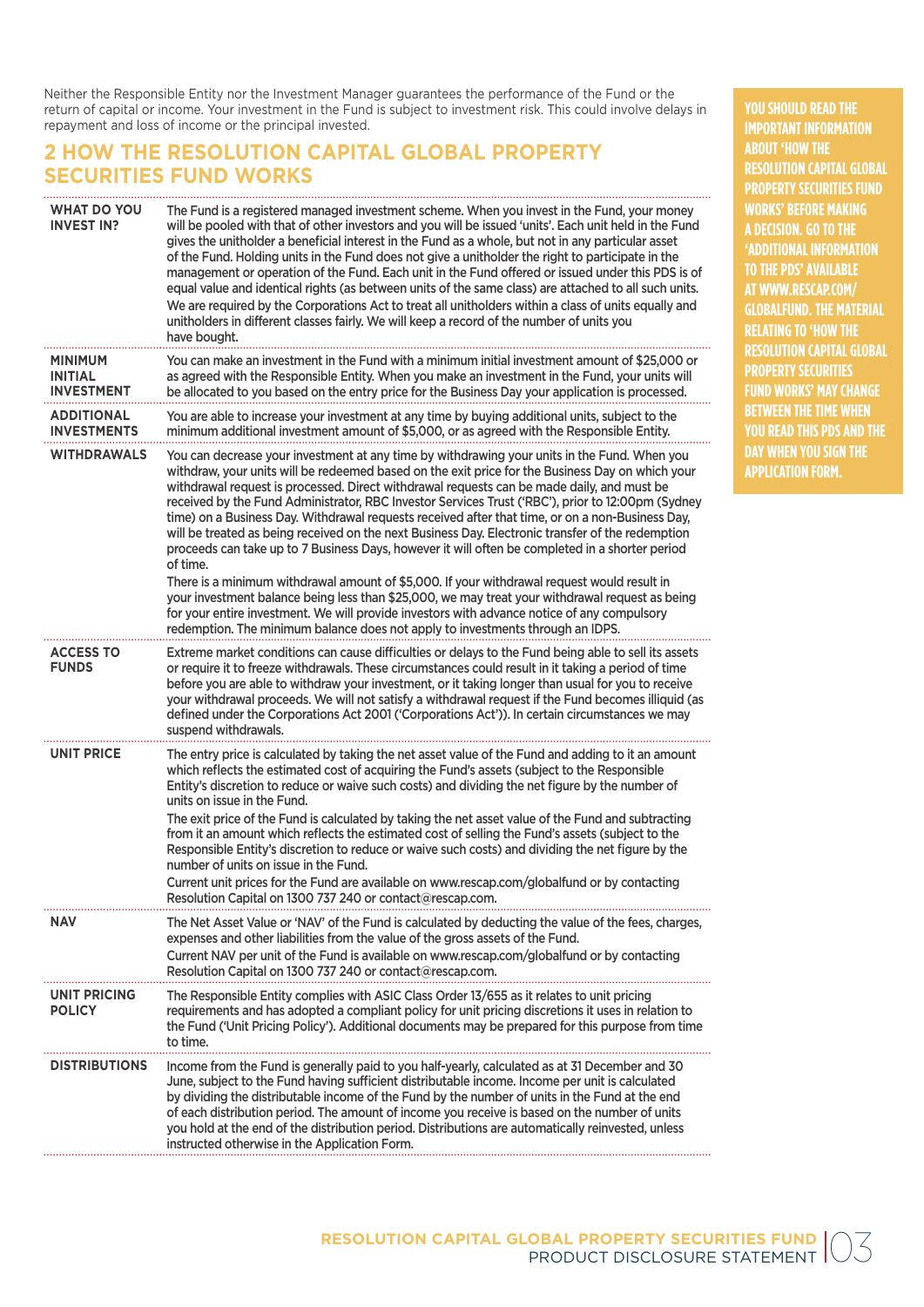**INDIRECT INVESTORS** Investors and prospective investors may access the Fund indirectly. This PDS has been authorised for use by operators through an Investor Directed Portfolio Service ('IDPS') or master trust. Indirect investors should not complete the Application Form. The rights of indirect investors are set out in the disclosure document for the IDPS or master trust. If you are investing through an IDPS or a master trust, enquiries should be made directly to the IDPS operator or the trustee of the master trust.

# **3 BENEFITS OF INVESTING IN THE RESOLUTION CAPITAL GLOBAL PROPERTY SECURITIES FUND**

#### **Significant features**

The Fund invests primarily in REITs and real estate securities that are listed, or soon to be listed, on stock exchanges around the world and will also have some exposure to cash. The Fund aims to provide income and some capital growth over the long-term. Further details of the Fund are set out later in this PDS in Section 5 – 'How We Invest Your Money'.

#### **Significant benefits**

Investing in the Fund offers a number of benefits, including:

- Specialised management and proprietary research The opportunity to benefit from the significant expertise and experience of a specialist REIT and real estate securities investment manager and access to Resolution Capital's proprietary global research and database systems;
- Access to real estate returns By investing in listed entities, the Fund gives investors exposure to real estate assets they may not usually access directly as individuals. The Fund offers the opportunity to gain exposure to some of the best real estate assets and managers in the world;
- Diversification By investing in a portfolio of global real estate securities, investors can benefit from improved diversification, divisibility and transparency compared with other forms of real estate investments;
- Alignment of interests Key executives of Resolution Capital are majority owners of the business which provides stability and focus to the investment team;
- Liquidity and transaction costs Listed real estate generally offers investors the ability to liquidate their investments more quickly than many forms of direct real estate investments. Listed real estate also involves substantially less transaction costs than direct real estate; and
- Income distributions The potential to receive income distributions which are generally paid following the end of each half-year period and, unless otherwise instructed, reinvested for additional units in the Fund.

## **4 RISKS OF MANAGED INVESTMENT SCHEMES**

**All investments carry risk.** All managed investment schemes carry different types of risk which can have varying impacts on returns. Due to uncertainty in all investments, there can be no assurance that the Fund will achieve its investment objectives. The value of your units at any point in time may be worth less than your original investment even after taking into account the reinvestment of Fund dividends and distributions. Future returns may differ from past returns. Returns are not guaranteed, and you may lose some of your money. You need to consider the level of risk that you are comfortable with, taking into account factors such as your objectives, financial situation and needs.

The significant risks for the Fund are:

- Counterparty risk there is a risk with external counterparty and service provider arrangements that the party to a contract defaults on, or fails to perform, its contractual obligations;
- Currency risk investing in assets denominated in or primarily exposed to a currency other than the Fund's base currency may cause losses resulting from exchange rate fluctuations;
- Equity security risk the Fund primarily invests in equity securities issued by listed companies. The share price of a security can rise and fall as a consequence of many factors including, but not limited to, economic conditions, adverse investor sentiment, management performance, financial leverage, or factors that affect the company's industry;
- Foreign investment risk the Fund may invest in a range of international securities or foreign investment vehicles, and in companies that have exposure to a range of international economies and regulatory environments, which may impact the Fund's international investments;
- Income risk the Fund's ability to distribute income is determined by the performance of the Fund and general market conditions. Consequently, there is no guarantee that you will receive any income;
- Investment strategy risk the success of the Fund depends upon the investment manager's ability to develop and implement investment processes and identify investment opportunities that achieve the investment objectives of the Fund;
- Investment structure risk there are risks associated with investing in the Fund, such as risks of the Fund's termination, changes to investment strategy or structure, changes to fees or expenses, or changes to the Fund's operating rules (such as payments or reinvestments of distributions, or additional investments);
- Liquidity risk whilst the Fund is generally exposed to listed REITs and real estate entities which are generally considered liquid investments, under extreme market conditions there is a risk that investments cannot be readily converted into cash or at an appropriate price;
- Market risk changes in the market can lead to changes in prices and overall market volatility;
- Regulatory risk the risk that the Fund may be adversely affected by changes in government policies, regulations and laws including laws affecting registered managed investment schemes; and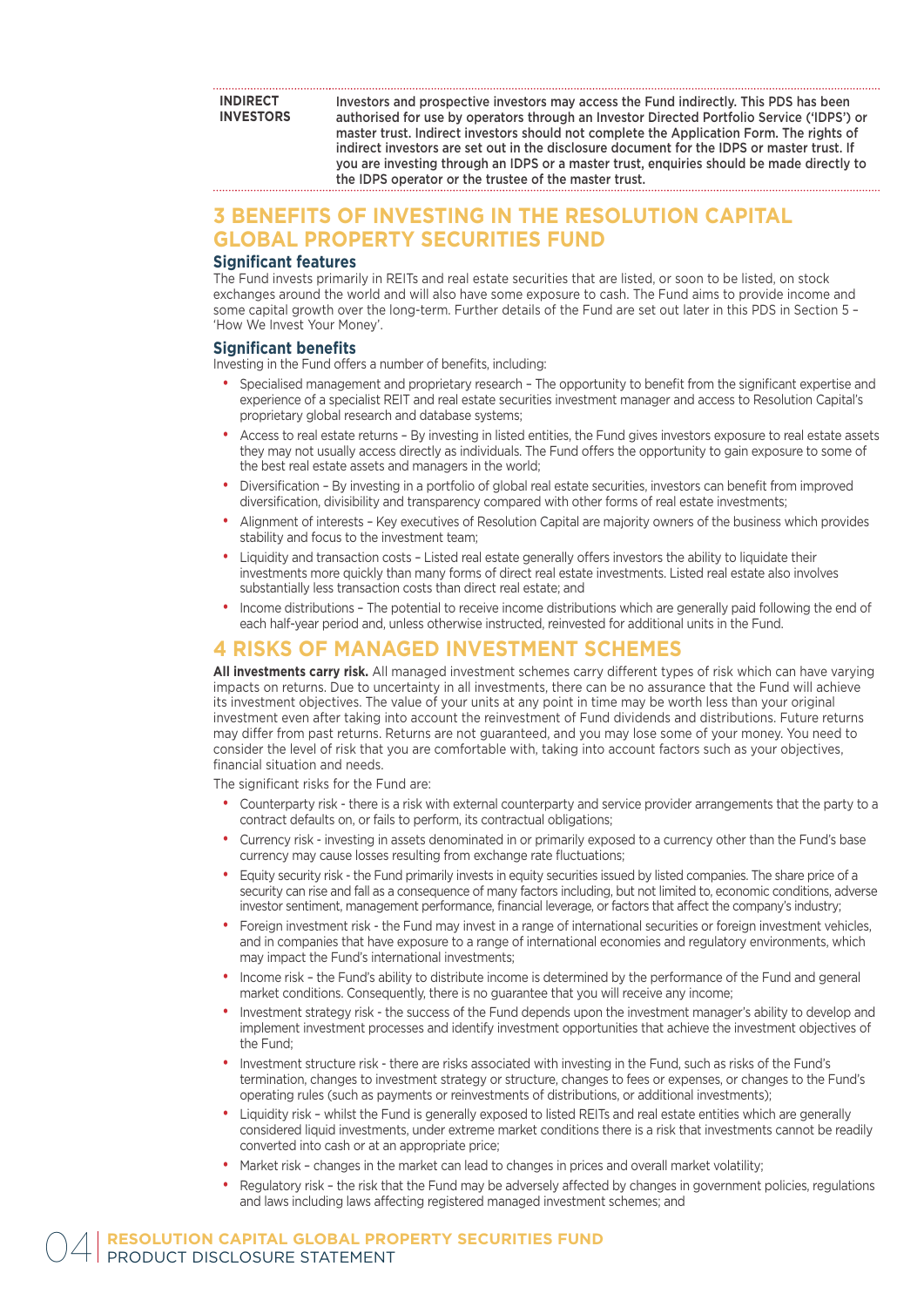• Withdrawal risk - if we determine that this is in the best interests of all unitholders, we may suspend or delay withdrawals and these payments make take longer than the typical timeframe.

You need to consider the level of risk that you are comfortable with, taking into account factors such as your age, your investment timeframe, other assets and investments you have and your overall tolerance for risk.

# **5 HOW WE INVEST YOUR MONEY**

#### **WARNING: When it comes to choosing to invest in the Fund, you should consider the likely investment return, the risk and your investment timeframe.**

The Fund primarily invests in global listed REITs and real estate securities that derive most of their returns from rental income. The Fund's investments provide exposure to a range of underlying real estate from around the world including office buildings, shopping centres, industrial warehouses, residential communities, hotels and healthcare facilities. The Fund may also have exposure to companies which undertake activities such as real estate development, real estate construction contracting and real estate funds management activities.

Resolution Capital believes that optimum risk-adjusted returns can be achieved through a concentrated portfolio of 30 to 60 stocks. In constructing the portfolio, bottom-up stock analysis is combined with the identification of broader investment and direct real estate market themes.

Resolution Capital adopts a 'multiple portfolio manager' approach for its global portfolio construction. This approach tests the conviction of individual portfolio managers, encourages greater involvement from the broader investment team and mitigates key person risk.

Resolution Capital intends to mitigate currency risk through hedging the capital component of the Fund's exposure to global real estate securities and may also hedge currency exposure arising from income receivable from global real estate securities at its discretion. From time to time the Fund may accept unhedged or overhedged exposures, but hedging will not be undertaken in a currency where there is no underlying physical investment. Currency hedging may impact the level of income distributions.

An investment in the Fund may suit you if you are seeking a medium to long-term investment in global listed REITs and other real estate securities with the potential for income distributions and capital growth. You should consider the likely investment return, risk and your investment timeframe when choosing to invest in the Fund.

| <b>INVESTMENT</b><br><b>RETURN OBJECTIVE'</b>                                                     | The Fund aims to achieve an annual total return that exceeds the total return of the<br>Benchmark after fees on a rolling 3 year basis.                                                                                                                                                                                                                                                                                             |
|---------------------------------------------------------------------------------------------------|-------------------------------------------------------------------------------------------------------------------------------------------------------------------------------------------------------------------------------------------------------------------------------------------------------------------------------------------------------------------------------------------------------------------------------------|
| <b>BENCHMARK</b>                                                                                  | FTSE EPRA/NAREIT Developed Index (AUD Hedged) Net TRI.                                                                                                                                                                                                                                                                                                                                                                              |
| <b>SUGGESTED MINIMUM</b><br><b>INVESTMENT PERIOD</b>                                              | Medium to long-term, being 5 or more years.                                                                                                                                                                                                                                                                                                                                                                                         |
| <b>RISK LEVEL</b>                                                                                 | Growth. For investors who are prepared to accept more risk in exchange for<br>potentially higher returns on their investments over the medium to long-term.<br>Growth investors are comfortable with some volatility and the possibility of<br>negative returns.                                                                                                                                                                    |
| <b>PORTFOLIO</b>                                                                                  | 85% - 100% invested in global listed REITs and real estate securities.                                                                                                                                                                                                                                                                                                                                                              |
| <b>ALLOCATION<sup>2</sup></b>                                                                     | 0% - 15% invested in cash and short dated money market securities.                                                                                                                                                                                                                                                                                                                                                                  |
|                                                                                                   | The Fund holds forward foreign exchange contracts for hedging purposes and these<br>contracts represent a negligible percentage of the Fund's portfolio                                                                                                                                                                                                                                                                             |
|                                                                                                   | For reasons of investment efficiency, the Fund may gain its exposure by holding<br>units in other managed investment schemes managed by Resolution Capital.                                                                                                                                                                                                                                                                         |
| <b>CURRENCY</b><br><b>EXPOSURE</b>                                                                | The Fund's exposure to movements in the exchange rate between Australia and<br>other currencies in which global real estate securities investments are denominated<br>is mitigated using forward foreign exchange contracts. The Fund may also hold<br>foreign currency balances for the purposes of settling trades in foreign markets.                                                                                            |
| <b>LABOUR STANDARDS</b><br>OR ENVIRONMENTAL,<br><b>SOCIAL OR ETHICAL</b><br><b>CONSIDERATIONS</b> | Resolution Capital has a policy that covers environmental, social and governance<br>issues and incorporates these considerations into its investment process. There is no<br>predetermined view of the extent to which the considerations it may become aware<br>of are incorporated, except where they may financially affect the investment. There<br>is no specific consideration of labour standards in the investment process. |

#### **Resolution Capital Global Property Securities Fund**

<sup>1</sup> The investment objective is expressed after the deduction of management fees, expense recoveries and taxation, i.e. the investment objective is measured relative to the Fund's benchmark, after fees and costs and taxes are deducted from the Fund's performance. Refer to Sections 6 and 7 for further information on fees and costs and taxation. The investment objective is not intended to be a forecast, it is only an indication of what the investment strategy aims to achieve over the medium to long term, assuming financial markets remain relatively stable during that time. The Fund may not achieve its investment objective and returns are not guaranteed.

<sup>2</sup>. The above ranges are indicative only. The Fund will be rebalanced within a reasonable period of time should the exposure move outside of the above ranges.

We have the right to change the Fund's portfolio allocation and investment return objective (including the Benchmark) without prior notice. We will inform investors of any material change to the Fund's details as required by law.

**YOU SHOULD READ THE IMPORTANT INFORMATION ABOUT 'HOW WE INVEST YOUR MONEY' BEFORE MAKING A DECISION. GO TO THE 'ADDITIONAL INFORMATION TO THE PDS' AVAILABLE AT WWW.RESCAP. COM/GLOBALFUND. THE MATERIAL RELATING TO 'HOW WE INVEST YOUR MONEY' MAY CHANGE BETWEEN THE TIME WHEN YOU READ THIS PDS AND THE DAY WHEN YOU SIGN THE APPLICATION FORM.**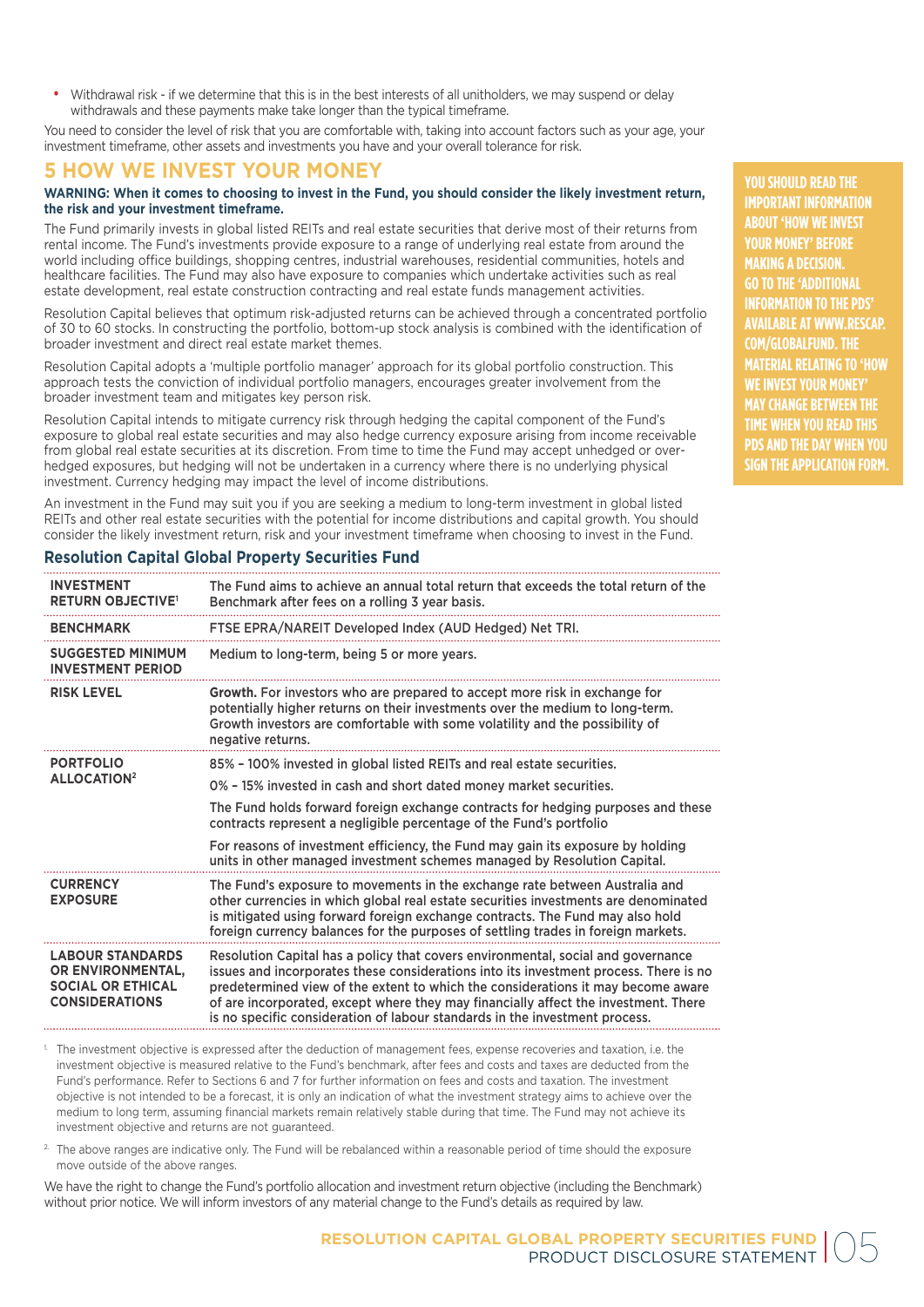**YOU SHOULD READ THE IMPORTANT INFORMATION ABOUT 'ADDITIONAL INFORMATION ON FEES AND COSTS' BEFORE MAKING A DECISION. GO TO THE 'ADDITIONAL INFORMATION TO THE PDS' AVAILABLE AT WWW.RESCAP.COM/ GLOBALFUND. THE MATERIAL RELATING TO 'ADDITIONAL INFORMATION ON FEES AND COSTS' MAY CHANGE BETWEEN THE TIME WHEN YOU READ THIS PDS AND THE DAY WHEN YOU SIGN THE APPLICATION FORM.**

# **6 FEES AND COSTS**

# **CONSUMER ADVISORY WARNING**

#### **DID YOU KNOW?**

SMALL DIFFERENCES IN BOTH INVESTMENT PERFORMANCE AND FEES AND COSTS CAN HAVE A SUBSTANTIAL IMPACT ON YOUR LONG TERM RETURNS.

FOR EXAMPLE, TOTAL ANNUAL FEES AND COSTS OF 2% OF YOUR FUND BALANCE RATHER THAN 1% COULD REDUCE YOUR FINAL RETURN BY UP TO 20% OVER A 30 YEAR PERIOD (FOR EXAMPLE, REDUCE IT FROM \$100,000 TO \$80,000).

YOU SHOULD CONSIDER WHETHER FEATURES SUCH AS SUPERIOR INVESTMENT PERFORMANCE OR THE PROVISION OF BETTER MEMBER SERVICES JUSTIFY HIGHER FEES AND COSTS.

YOU MAY BE ABLE TO NEGOTIATE TO PAY LOWER CONTRIBUTION FEES AND MANAGEMENT COSTS WHERE APPLICABLE. ASK THE FUND OR YOUR FINANCIAL ADVISER.

#### **TO FIND OUT MORE**

IF YOU WOULD LIKE TO FIND OUT MORE, OR SEE THE IMPACT OF THE FEES BASED ON YOUR OWN CIRCUMSTANCES, THE AUSTRALIAN SECURITIES AND INVESTMENTS COMMISSION (ASIC) WEBSITE (WWW.MONEYSMART.GOV.AU) HAS A MANAGED FUNDS FEE CALCULATOR WHICH CAN BE USED TO CALCULATE THE EFFECT OF FEES AND COSTS ON ACCOUNT BALANCES.

#### **What are the fees and costs of the Fund?**

This section shows fees and other costs that you may be charged. These fees and costs may be deducted from your account, from the returns on your investment or from the Fund assets as a whole. Taxes are set out in another part of this document. You should read all the information about fees and costs because it is important to understand their impact on your investment. You should use this information to compare this product with other simple managed investment schemes.

#### WARNING: Additional fees and costs may be paid to a financial adviser if a financial adviser is consulted. **The details of these fees and costs should be set out in the statement of advice by your adviser.**

| TYPE OF FEE OR COST AMOUNT                                          |                                                                                                                                                                                                                                    | <b>HOW AND WHEN PAID</b>                                                                                                                                                                                                                                                                                                                                                                                                                                                                                                                                                                                                                                                                                                                                                                                                                                              |
|---------------------------------------------------------------------|------------------------------------------------------------------------------------------------------------------------------------------------------------------------------------------------------------------------------------|-----------------------------------------------------------------------------------------------------------------------------------------------------------------------------------------------------------------------------------------------------------------------------------------------------------------------------------------------------------------------------------------------------------------------------------------------------------------------------------------------------------------------------------------------------------------------------------------------------------------------------------------------------------------------------------------------------------------------------------------------------------------------------------------------------------------------------------------------------------------------|
| FEES WHEN YOUR MONEY MOVES IN OR OUT OF THE FUND <sup>1,2</sup>     |                                                                                                                                                                                                                                    |                                                                                                                                                                                                                                                                                                                                                                                                                                                                                                                                                                                                                                                                                                                                                                                                                                                                       |
| Establishment fee<br>Contribution fee<br>Withdrawal fee<br>Exit fee | Nil<br>Nil<br>Nil<br>Nil                                                                                                                                                                                                           | Not applicable<br>Not applicable<br>Not applicable<br>Not applicable                                                                                                                                                                                                                                                                                                                                                                                                                                                                                                                                                                                                                                                                                                                                                                                                  |
| <b>MANAGEMENT COSTS1</b>                                            |                                                                                                                                                                                                                                    |                                                                                                                                                                                                                                                                                                                                                                                                                                                                                                                                                                                                                                                                                                                                                                                                                                                                       |
| The fees and costs for<br>managing your investment $3,4$            | Management fee of<br>$0.80\%$ p.a.<br>Plus a performance fee<br>of 20% of the Fund's<br>outperformance of the<br>Benchmark net of the<br>management fee and<br>expenses<br>Plus<br>Indirect costs <sup>4</sup> of<br>$0.00\%$ p.a. | <b>Management fee</b><br>The management fee is payable to the Investment<br>Manager for managing the investments of the Fund. The<br>management fee is calculated daily based on the net<br>asset value of the Fund, reflected in the daily unit price<br>and payable quarterly in arrears from the Fund.<br><b>Performance fee</b><br>The performance fee is calculated each Business Day and<br>is reflected in the daily unit price. The performance fee, if<br>applicable, is payable to the Investment Manager, subject<br>to an absolute return hurdle, as at 30 June each year.<br><b>Indirect costs</b><br>The indirect costs calculated are based on the total costs<br>incurred by the Fund as a percentage of the Fund's NAV.<br>These are reflected in the daily unit price.<br>Extraordinary expenses are paid from Fund assets as<br>and when incurred. |

<sup>1</sup> Fees are inclusive of GST and net of any applicable Reduced Input Tax Credits ('RITC').

<sup>2</sup> When money moves in or out of the Fund, additional fees may apply. You may incur a buy/sell spread which is included in the unit price of the Fund. The current buy/sell spread for the Fund is 0.20% on both the application and redemption of units.

<sup>3</sup> Refer to 'Management costs' and 'Performance fees' in 'Additional Information to the PDS' for more information. Fees and costs may be negotiated with wholesale clients – please refer to 'Differential fee arrangements' of the 'Additional Information to the PDS'.

4 Indirect costs refer to the costs of obtaining exposures through interposed vehicles or over-the-counter derivatives (excluding over-the counter derivatives used for hedging or risk management purposes) incurred by the Fund.

#### **Example of annual fees and costs for the Fund**

The following table gives an example of how the fees and costs applicable to the units in the Fund can affect your investment over a one (1) year period. You should use this table to compare the Fund with other managed investment products.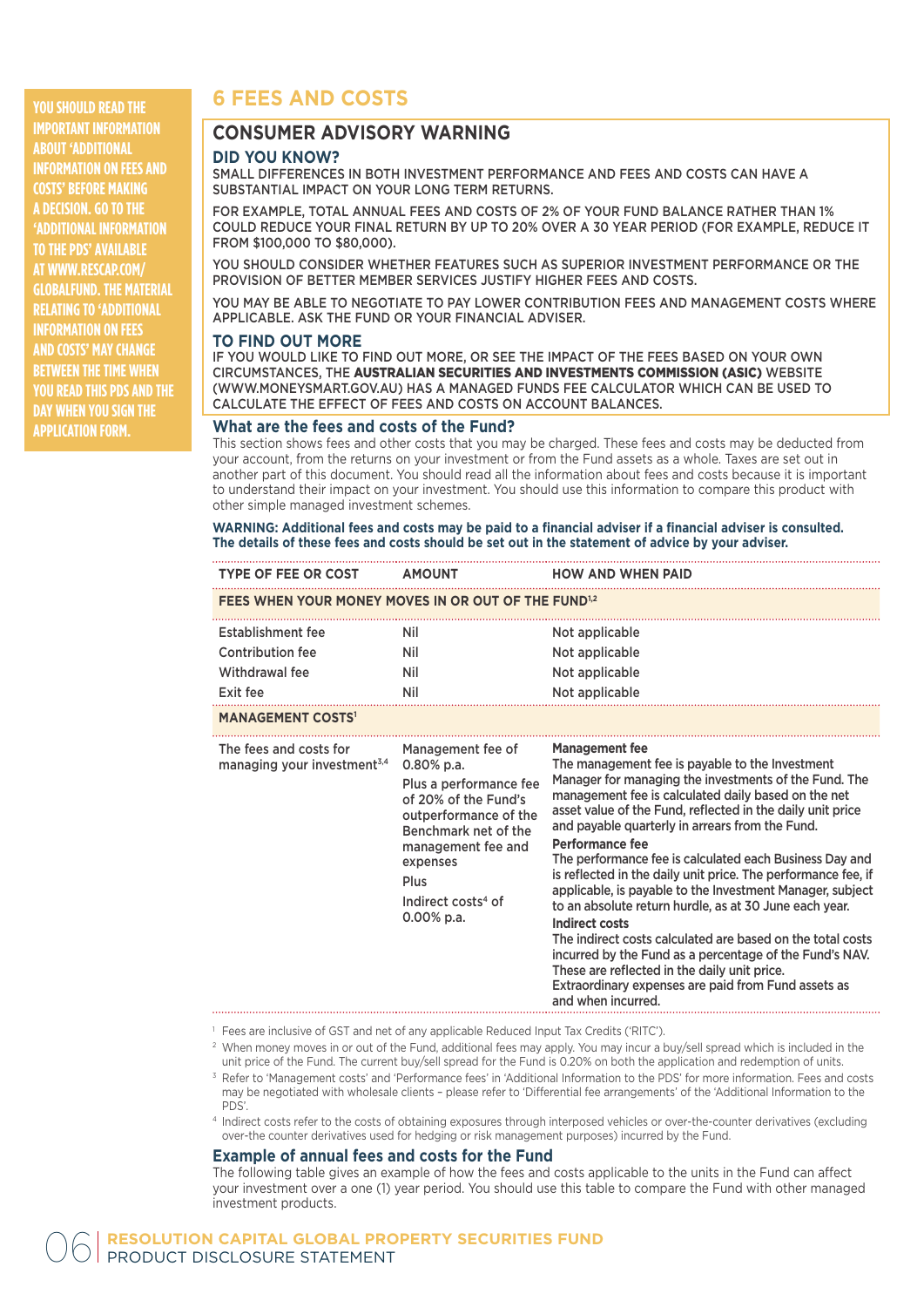| <b>Example</b>               | Balance of \$50,000 with a contribution of \$5,000 during the year                                                                                                                                                                                                 |                                                                                                                                                                                                       |  |
|------------------------------|--------------------------------------------------------------------------------------------------------------------------------------------------------------------------------------------------------------------------------------------------------------------|-------------------------------------------------------------------------------------------------------------------------------------------------------------------------------------------------------|--|
| <b>Contribution Fee</b>      | Nil.                                                                                                                                                                                                                                                               | For every additional \$5,000 you put in, you will be<br>charged \$0.                                                                                                                                  |  |
| <b>Plus Management Costs</b> | 1.21% p.a., consisting<br>of a management<br>fee of 0.80% p.a.<br>plus estimated<br>performance fee<br>of $0.41\%$ p.a. plus<br>estimated indirect<br>costs of 0.00% p.a                                                                                           | And, for every \$50,000 you have in the Fund you<br>will be charged \$605 <sup>1</sup> each year comprising a<br>management fee of \$400 plus performance fee of<br>\$205 plus indirect costs of \$0. |  |
| <b>Equals Cost of Fund</b>   | If you had an investment of \$50,000 at the beginning of the year and you put<br>in an additional \$5,000 during the year, you would be charged fees of \$605.<br>What it costs you will depend on the investment option you choose and the<br>fees you negotiate. |                                                                                                                                                                                                       |  |

 The example assumes the \$5,000 contribution occurs at the end of the year and therefore management costs are calculated using the \$50,000 balance only. Additional fees may apply, including a buy/sell spread.

Please note that this is just an example. In practice, your investment balance will vary, as will related management costs. Fee rebates may be individually negotiated with wholesale clients (as defined in the Corporations Act). Go to 'Additional Information to the PDS' located at www.rescap.com/globalfund for further information about negotiable fees.

We have the right to increase the fees or to charge fees not currently levied up to the maximum limits set out in the Fund constitution without your consent. If we choose to exercise this right, we will provide you with 30 days prior written notice.

# **7 HOW MANAGED INVESTMENT SCHEMES ARE TAXED**

#### **WARNING: Investing in a registered managed investment scheme is likely to have tax consequences. You are strongly advised to seek professional tax advice.**

The taxation implications of investing in the Fund can be complex and depend on a number of factors, including whether you are a resident or non-resident of Australia for taxation purposes and whether you hold the units on capital account or revenue account.

Investors are generally subject to tax on their share of taxable income and capital gains attributed to them by the Fund each year.

# **8 HOW TO APPLY**

#### **Direct Investors**

To apply for units in the Fund, please read this PDS together with the Additional Information to the PDS available from www.rescap.com/globalfund then complete the Application Form.

Applications received, verified and accepted by the Fund Administrator, RBC, prior to 12:00pm (Sydney time) on a Business Day will generally be processed using the unit price for that day. For applications accepted after 12:00pm (Sydney time) or on a non-Business Day, generally the next Business Day's unit price will apply.

We reserve the right not to accept (wholly or in part) any application for any reason or without reason. No interest is received on application monies, including monies for additional investments, and no interest will be paid to you if for any reason your application cannot be accepted.

#### **Indirect Investors**

If you are investing through an IDPS or a master trust, enquiries should be made directly to the IDPS operator or the trustee of the master trust.

#### **Cooling-off period**

If you are a retail client (as defined in the Corporations Act) investing directly in the Fund, a cooling-off period is permitted for a period of time following a purchase, when the purchaser may choose to cancel a purchase, for any reason, and obtain a full refund.

If you wish to exercise the cooling off rights, you have a 14-day cooling-off period in which to decide if the investment is right for you. The 14-day cooling-off period commences on the earlier of the end of the fifth Business Day after we issue the units to you or from the date you receive confirmation of your application.

If you exercise your cooling-off rights, we will return your money to you and no fees will apply. However, the repayment of your investment under the cooling-off rights is subject to market adjustment (either positive or negative) during the period in which the investment has been held. Where appropriate, administration costs may also be deducted, and the buy/sell spread will be applied. Therefore, there may be tax implications for you.

Cooling-off rights do not apply to wholesale clients (as defined in the Corporations Act). A cooling-off period does not apply to the operator of an IDPS or trustee of a master trust, or other wholesale clients (as defined under the Corporations Act), or where units have been issued as a result of an additional investment, switch or distribution reinvestment plan.

**YOU SHOULD READ THE IMPORTANT INFORMATION ABOUT 'HOW MANAGED INVESTMENT SCHEMES ARE TAXED' BEFORE MAKING A DECISION. GO TO THE 'ADDITIONAL INFORMATION TO THE PDS' AVAILABLE AT WWW.RESCAP.COM/ GLOBALFUND. THE MATERIAL RELATING TO 'HOW MANAGED INVESTMENT SCHEMES ARE TAXED' MAY CHANGE BETWEEN THE TIME WHEN YOU READ THIS PDS AND THE DAY WHEN YOU SIGN THE APPLICATION FORM.**

**YOU SHOULD READ THE** 

**IMPORTANT INFORMATION ABOUT 'HOW TO APPLY' BEFORE MAKING A DECISION. GO TO THE 'ADDITIONAL INFORMATION TO THE PDS' AVAILABLE AT WWW.RESCAP.COM/ GLOBALFUND. THE MATERIAL RELATING TO 'HOW TO APPLY' MAY CHANGE BETWEEN THE TIME WHEN YOU READ THIS PDS AND THE DAY WHEN YOU SIGN THE APPLICATION FORM.**